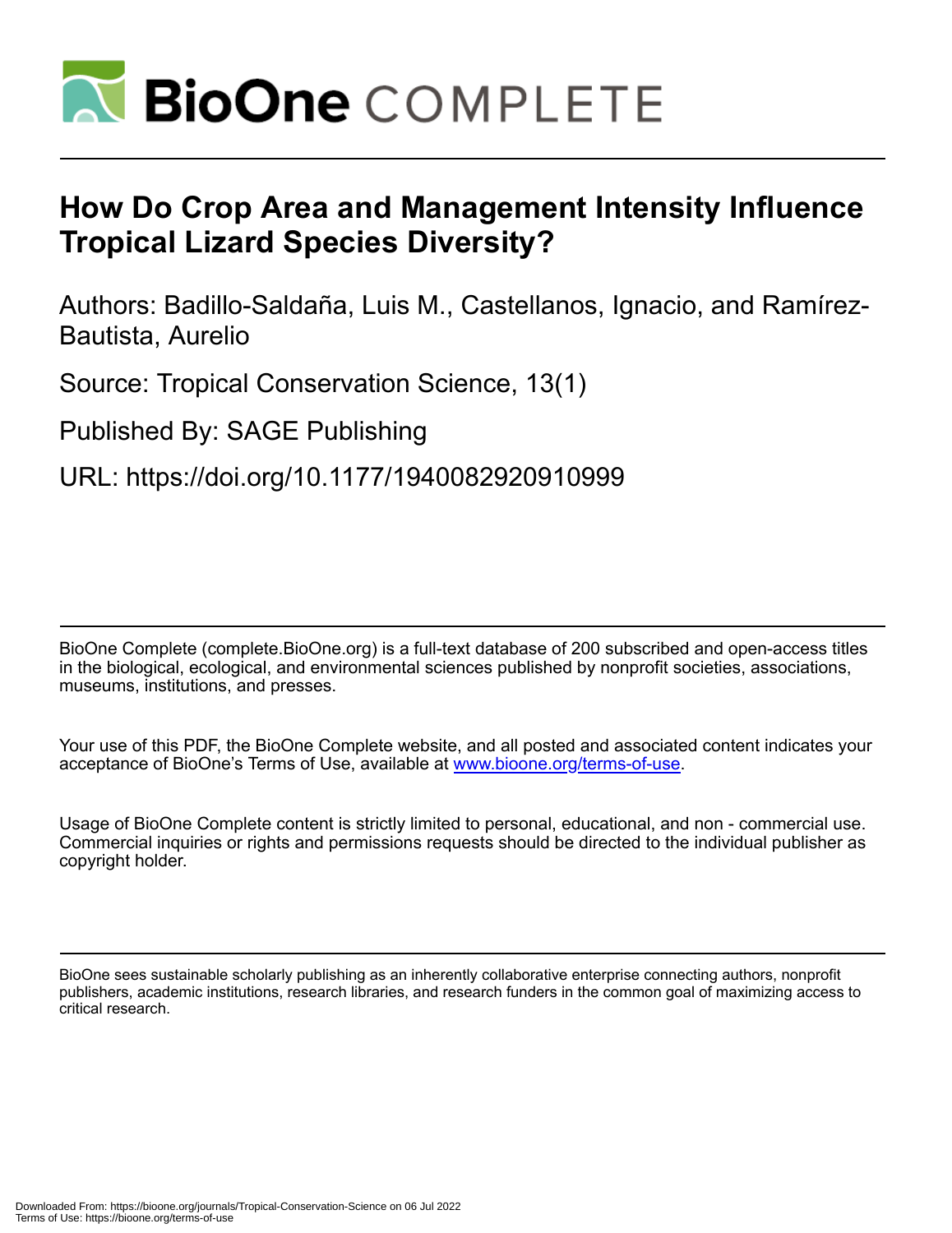## How Do Crop Area and Management Intensity Influence Tropical Lizard Species Diversity?

Tropical Conservation Science Volume 13: 1–8 C The Author(s) 2020 Article reuse guidelines: [sagepub.com/journals-permissions](http://us.sagepub.com/en-us/journals-permissions) [DOI: 10.1177/1940082920910999](http://dx.doi.org/10.1177/1940082920910999) <journals.sagepub.com/home/trc>



Luis M. Badillo-Saldaña<sup>l</sup> ®[,](https://orcid.org/0000-0002-0049-8713) Ignacio Castellanos<sup>2</sup>, and Aurelio Ramírez-Bautista<sup>l</sup>

#### **Abstract**

Crop area (CA) and agricultural management intensity (AMI) are the two main factors associated with agricultural systems that can negatively affect the diversity of animal communities. Despite existing knowledge, the effect of both factors has not been analyzed for all biological groups. In this study, we evaluated the effect of CA and AMI in two types of crop farming (intensive and semitraditional) on the diversity of tropical lizards in a mosaic of agricultural land and subdeciduous tropical forest. The results of this study show that by grouping crops, CA reduces lizard species richness and diversity, while lizard abundance is not related to either CA or AMI. However, when crops are assessed separately, AMI and CA are found to reduce richness and diversity in semitraditional crops. Lizard abundances in both types of crops are unrelated to any factor. Our results show that lizard diversity is more affected by CA than AMI; however, the magnitude of the effect depends on the type of crop farming.

#### Keywords

agricultural systems, species richness, species composition, land-use coverage, lizards

Replacement of natural vegetation with agricultural systems exerts a strong pressure on the dynamics of plant and animal communities (Deheuvels et al., 2014; Gascon et al., 1999). Currently, rapid replacement of native vegetation with agricultural fields has increased the number and size of landscapes dominated by a matrix of crop fields (Maas et al., 2015; Perfecto & Vandermeer, 2008). This rapid expansion of agricultural areas makes necessary to evaluate the changes that occur within the native communities of animals that inhabit agricultural sites (Gallego-Ropero, 2005; Gonthier et al., 2014; Maas et al., 2015; Williams-Guillen & Perfecto, 2010). Relatively few studies have been carried out to evaluate the impact exerted by agroecosystems on species diversity (Gallego-Ropero, 2005; Gonthier et al., 2014); these have shown that there are several factors associated with agricultural systems that can reduce diversity (Sanz, 2007), among which crop area (CA) and management intensity are the most notable (Gonthier et al., 2014; Tscharntke et al., 2012).

In general, comparative studies conducted in different types of crops have shown that the size of the cultivated area can negatively influence richness (S), abundance  $(ab)$ , and diversity  $(D)$  of native species (Tscharntke et al., 2012) as a result of changes in microenvironmental conditions that reduce microhabitat quantity and quality (Berriozabal-Islas et al., 2017; Gonthier et al., 2014). On the other hand, small areas transformed into agricultural systems can even favor the arrival of novel native or alien species, which increases the S, ab, and D of some taxa (Barbaro et al., 2014; Bobo et al., 2006; Gascon et al., 1999). Therefore, an increase in the heterogeneity of the landscape can promote the arrival of species that occupy the new available spaces (Tscharntke et al., 2012). Agricultural management

Laboratorio de Ecología de Poblaciones, Centro de Investigaciones Biológicas, Universidad Autónoma del Estado de Hidalgo <sup>2</sup> Laboratorio de Interacciones Biológicas, Centro de Investigaciones Biológicas, Universidad Autónoma del Estado de Hidalgo

Received 7 November 2019; Accepted 7 February 2020

#### Corresponding Author:

Luis M. Badillo-Saldaña, Laboratorio de Ecología de Poblaciones, Centro de Investigaciones Biológicas, Universidad Autónoma del Estado de Hidalgo, Pachuca, CP 42184, Hidalgo, México. Email: [luismbadillosal@hotmail.com](mailto:luismbadillosal@hotmail.com)

Creative Commons Non Commercial CC BY-NC: This article is distributed under the terms of the Creative Commons Attribution- $\bigcirc$   $\bigcirc$   $\bigcirc$ NonCommercial 4.0 License (https://creativecommons.org/licenses/by-nc/4.0/) which permits non-commercial use, reproduction and distribution of the work without further permission provided the original work is attributed as specified on the SAGE and Open Access pages (https://us.sagepub.com/en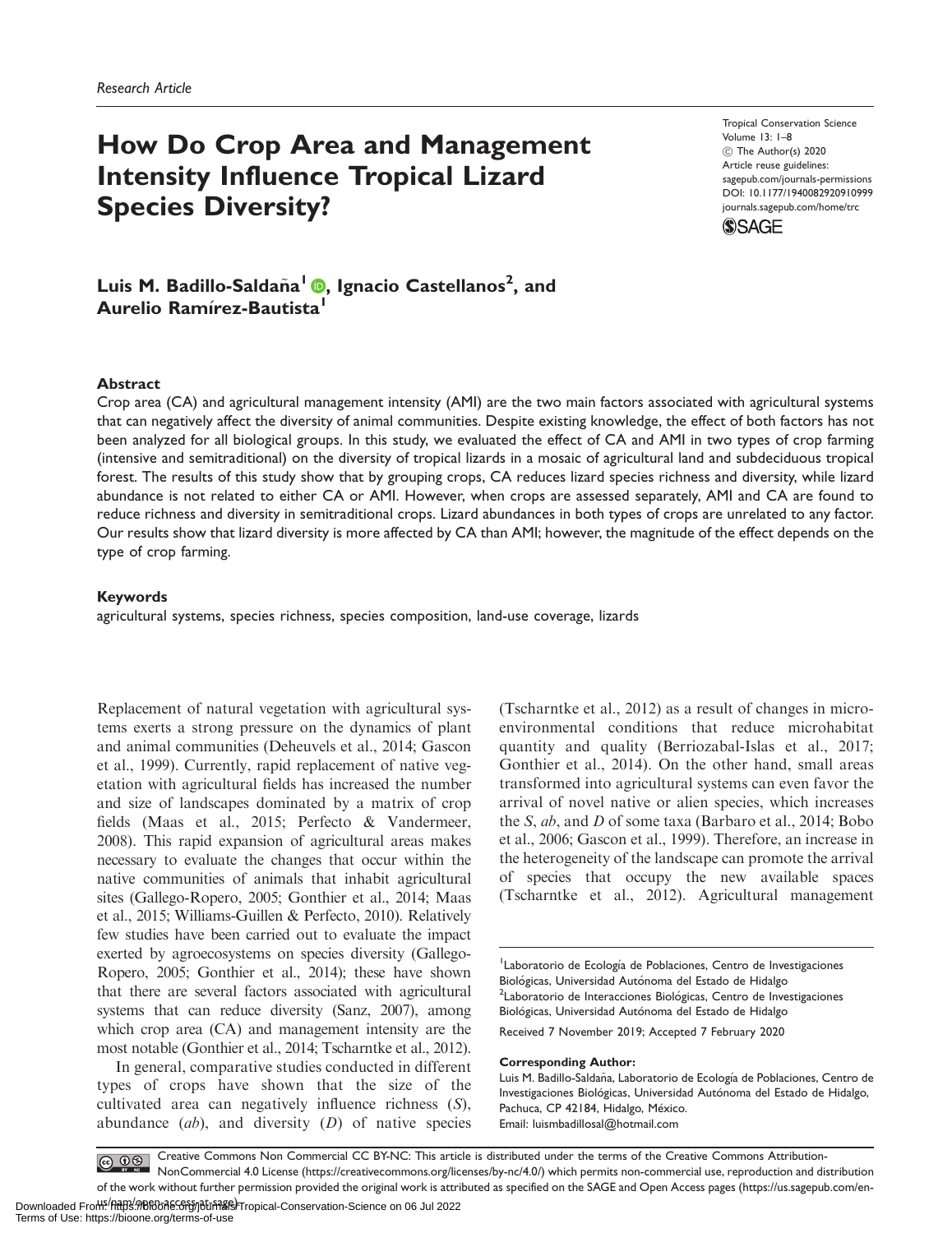intensity (AMI) exerts differential influences on species diversity, as it can vary widely between different types of crops or among crops of the same species, depending on the agricultural techniques used (traditional, semitraditional, or intensive; Gallego-Ropero, 2005; Henderson & Powell, 2001). Traditional agricultural systems (e.g., those with high plant diversity and low chemical use), such as some traditional coffee and cocoa farming methods, show higher S, ab, and D than intensive monocultures such as lime and sugarcane (Glor et al., 2001; Henderson & Powell, 2001; Mas & Dietsch, 2003).

The knowledge about the effect of agricultural systems on vertebrate and invertebrate species diversity comes mainly from studies of birds, pollinating insects, butterflies, and mammals, while other biological groups have been understudied (e.g., reptiles: 50 case studies; Thomson et al., 2015). Lizards are a good model for evaluating the impact of agricultural practices as they represent a high percentage of the vertebrate terrestrial and arboreal fauna (Palacios et al., 2013), they have low dispersal capacity (Smart et al., 2005), their communities are composed of a large variety of species with different responses to disturbance (Berriozabal-Islas et al., 2017), they are abundant within and outside agricultural systems, and they can be found relatively easily throughout the year (Berriozabal-Islas et al., 2017; Macip-Ríos & Muñoz-Alonso, 2008). Some studies that have evaluated the effect of different types of agroecosystems on lizard diversity have found that croplands with low AMI have greater diversity than those with higher AMI (Glor et al., 2001; Henderson & Powell, 2001; Macip-Ríos & Muñoz-Alonso, 2008; Wanger et al., 2010). However, Deheuvels et al. (2014) noted that lizard species, particularly those inhabiting the leaf litter, are relatively tolerant to changes in AMI. On the other hand, the effect of CA size on lizard species has not yet been directly evaluated (Thomson et al., 2015). Thus, it is still uncertain how the area devoted to crops affects the species richness, abundance and diversity of lizard species, although some studies in other biological groups have observed that crops can modify microenvironmental conditions, reducing species richness, abundance, and diversity (Gonthier et al., 2014). Therefore, the goal of this study is determine how and in what degree the size of CA and AMI in two types of crop agriculture influence species richness, abundance, and diversity of tropical lizards. Our prediction is that both AMI and CA will negatively affect lizard richness, abundance, and diversity regardless of crop type.

#### Methods

#### Study Area

The study was conducted inside the Santuario del Manatí Natural Protected Area (18°46'–18°32'N by

88°11′–88°30′W), Quintana Roo, Mexico. Originally, the native vegetation was composed of subdeciduous tropical forest, but currently this landscape is a mosaic of native forest, cropland, grazing lands, and urban areas, as well as small patches of halophyte vegetation and tropical dry forest (Díaz-Gallegos & Acosta-Velázquez, 2009). Within this area, we selected four sites on coconut and lime farms (Figure 1A).

#### Sampling Sites

To evaluate the effect of AMI and CA on S, ab, and D, we selected four sites of 2, 4, 9, and 19 ha in two contrasting farming types. To maintain independence between sites, fields were selected at least 2 km apart (Sánchez, 2011). Site selection was based on satellite images (Google Earth, 2014) and direct sampling of the study area. The owners of the farms were interviewed in order to obtain survey permission and information on agricultural management techniques of each crop field. To avoid bias from surrounding vegetation, all selected crop fields analyzed were surrounded by at least 75% native vegetation.

Coconut fields (semitraditional crops) selected were characterized by adult palms of Cocos nucifera var. hybrid approximately 9 years of age. Palm age was estimated by dividing the number of scars on the trunk by nine, which represents the average number of leaves lost per year (Duarte-Reynoso, 2010). Within fields, all trees were 8 m apart (Duarte-Reynoso, 2010) and were associated with different fruits, such as banana, mango, mamey, and zapote, among others, and some herbaceous plants. The tallest canopy in all sites was approximately 10 m, with 40% canopy coverage throughout the year. All sites presented four vegetation strata: leaf litter (organic material in decomposition), herbaceous, shrub, and arboreal, as a result of the combination, the coconut crops have trunks with a large range of different diameters (Figure 1A).

Lime fields (intensively managed crop) were characterized by monocultures of Citrus  $\times$  latifolia. Lime trees in all fields were approximately 5 years of age (informed by the owners), 3 m apart, with few or no associations with other cultivated plants, and a low herbaceous stratum (Bonilla, 1992). Canopy height in all sites was approximately 3 m, and canopy coverage was less than 20% throughout the year. Most of the sites had only two strata: herbaceous and arboreal, as the ground had no leaf litter (Figure 1C).

## Data Collection

Data were collected in three sampling events, in April and October 2014 and April 2015. We selected a  $600 \text{ m}^2$ plot  $(40 \times 15 \,\text{m})$  within each crop field to avoid edge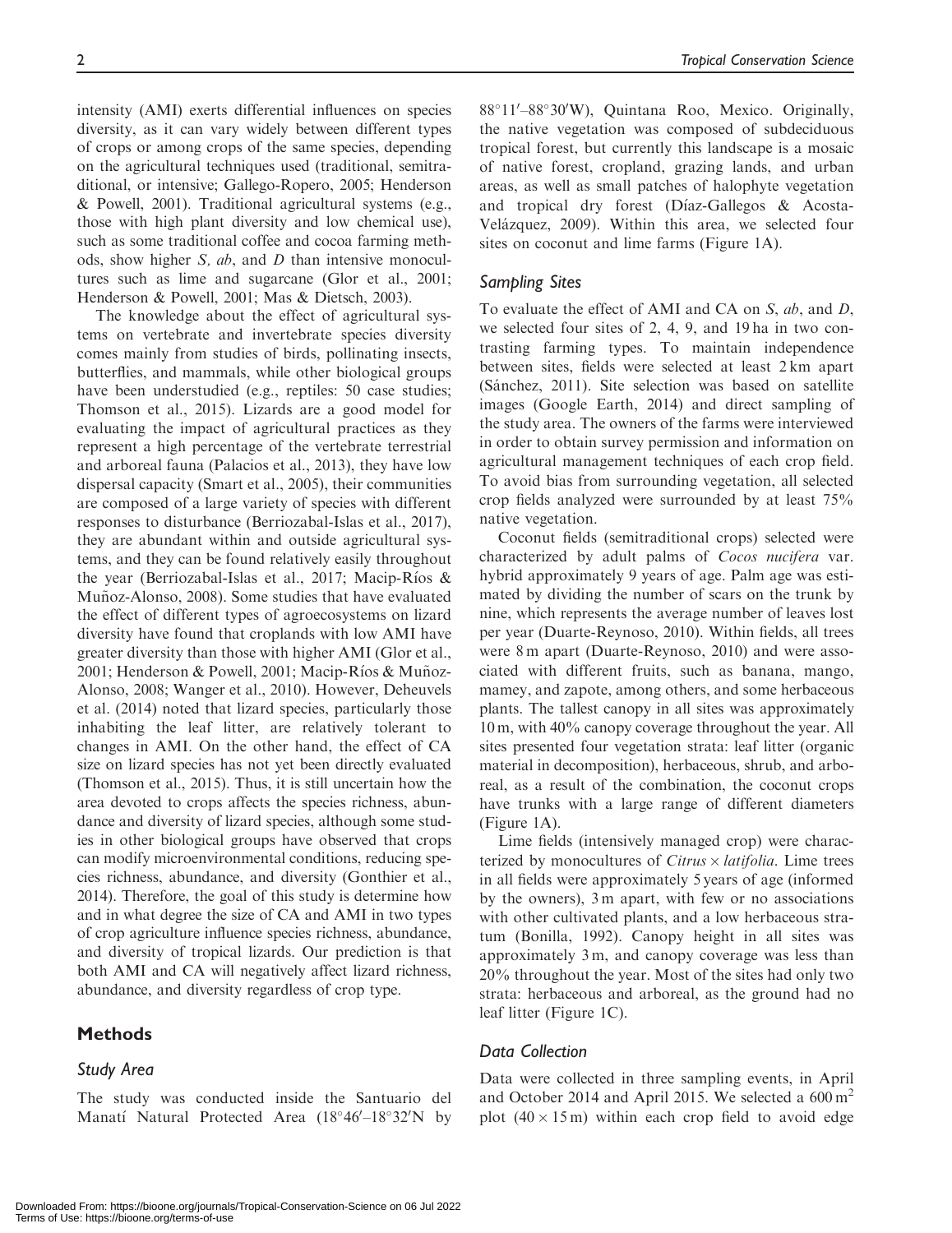

Figure 1. Panel A: Satellite image of the study area obtained from Google Earth. Squares = lime fields; Circles = coconut fields. The numbers indicate field size;  $1 = 2$  ha,  $2 = 4$  ha,  $3 = 9$  ha,  $4 = 19$  ha. Panel B: Coconut crop. Panel C: lime crop.

| Variable                       |        | Category/values $(0-1.0)$ |                 |                |              |  |
|--------------------------------|--------|---------------------------|-----------------|----------------|--------------|--|
| Number of fumigations per year | 0/0    | 1/0.25                    | 2/0.5           | 3/0.75         | >4/1.0       |  |
| Weed control method            | None/0 | Manual/0.33               | Mechanical/0.66 | Chemical/1.0   |              |  |
| Herbivory control method       | None/0 | Lime-coating/1.0          |                 |                |              |  |
| Harvest frequency              | None/0 | Seasonal/0.5              | Annual/1.0      |                |              |  |
| Pruning frequency              | None/0 | Occasional/0.5            | Regular/1.0     |                |              |  |
| Associated tree species        | >4/0   | 3/0.25                    | 2/0.5           | 1/0.75         | 0/1.0        |  |
| Number of strata               | >4/0   | 3/0.33                    | 2/0.66          | 1/1.0          |              |  |
| Tree density                   | >100/0 | $61 - 80/0.25$            | $41 - 60/0.5$   | $21 - 40/0.75$ | $0 - 20/1.0$ |  |
| Average canopy height (m)      | >3.1/0 | $3 - 2.1/0.33$            | $2 - 1.1/0.66$  | $<$ $1/1.0$    |              |  |

Table 1. Categories and assigned values used to measure agricultural management intensity.

Note. Values range from 0 (completely "pristine") to 1.0 (fully intensive).

effects. The plots were relocated at each sampling site in such a way that  $1,800 \,\mathrm{m}^2$  were sampled in each crop field. Each sampling was performed by three people with experience in monitoring herpetofauna. Lizards were sampled using the direct sampling technique, which consisted in examining all possible microhabitats, including trees, from ground level to a height of 3 m (Amador, 2010). Individuals were captured and marked with red nail polish to avoid counting them more than once during each sampling period. Sampling was scheduled according to the periods of greatest activity of the lizards; it was divided into two periods: morning (09:00–14:30 hr) and afternoon/evening (16:00–21:00 hr), thus obtaining a sampling effort of 94.5 person-hours for each CA (Manzanilla & Péfaur, 2000).

## Agricultural Management Index

To measure management intensity, the AMI index proposed by Mas and Dietsch (2003) for coffee crops was used and modified by us in order to account for additional anthropic pressures. Five variables related to human activity, three to farming practices, and one to canopy cover were included (Table 1). A principal component analysis was used to determine which of the variables would be included in the AMI index. Variables retained were weighted equally, with a value of 0 to 1 assigned to each category (Table 1). The variable took on values on a gradient from minimum (0) to maximum (1) management intensity (Gallego-Ropero, 2005; Mas & Dietsch, 2003; Rivera & Armbrecht, 2005). Therefore, the agricultural management index value for each site could range from 0 (completely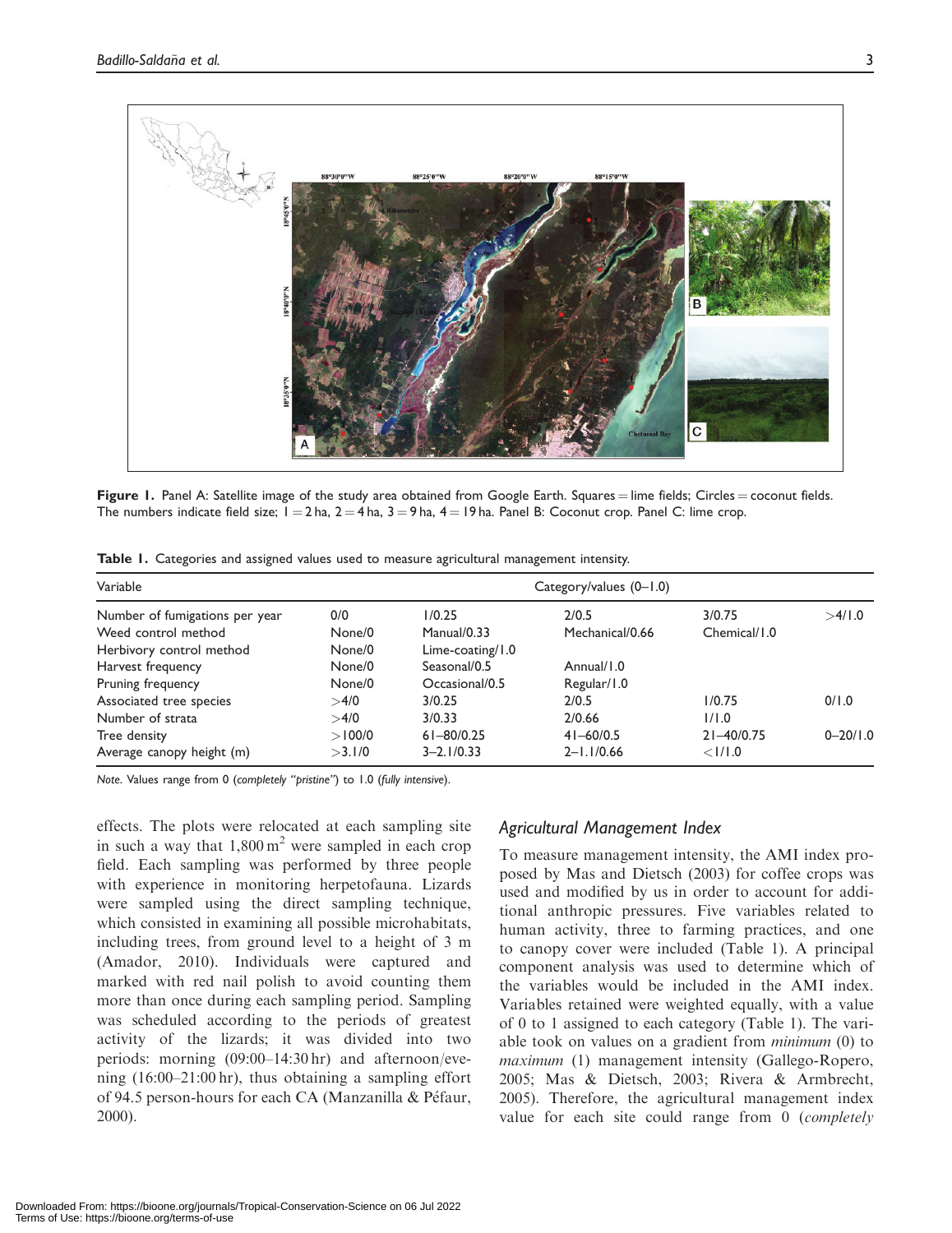"*pristine*") to the number of variables retained (*complete*ly intensive).

#### Data Analysis

Inventory completeness was calculated using sample coverage, which represents the fraction of the abundances of the community. The inverse of this index estimates the probability that a new species would be added to the list during a later sampling (Chao & Jost, 2012). Values of richness  $(S)$  and abundance  $(ab)$  from each type of crop were the number of species and the total number of individuals registered within each plot, respectively.

Table 2. Statistics from principal component analysis for intensity management variables.

| Variable                       | PCI    | PC <sub>2</sub> |
|--------------------------------|--------|-----------------|
| Number of fumigations per year | ا 8.   | .52             |
| Weed control method            | $-.62$ | $-.73$          |
| Harvest frequency              | $-.72$ | $-.65$          |
| Pruning frequency              | .85    | $-.04$          |
| Associated tree species        | .77    | $-.65$          |
| Number of strata               | $-.93$ | $-.05$          |
| Tree density                   | .93    | $-.21$          |
| Average canopy height (m)      | $-.93$ | $-.05$          |

Note. PC1 is mostly related to vegetation strata, and PC2 is related to agricultural management.  $PCI = principal$  component 1;  $PCA = principal$ component 2.

Diversity  $(D<sup>1</sup>)$  was calculated based on the number of effective species  $(\exp(H'))$ . This index was chosen because it considers diversity  $(q<sup>1</sup>)$  as the number of equally dominant species within a hypothetical community; therefore, it proportionally weights the abundances of the species that make up the community (Jost, 2006). Values obtained from each sampling are therefore comparable with each other (Jost, 2006). This index also represents the diversity values in a simpler and more intuitive way, enabling species losses and gains to be compared between two environments as percentages (Moreno et al., 2011).

To evaluate the influence of CA or AMI on species richness, abundance, and diversity overall and separately for each type of crop, we performed simple linear regression analyses using Statistica 7.0 (StatSoft, Inc., Tulsa, OK, USA). A canonical correspondence analysis was carried out with Past (v.3.0) to determine which environmental factors influence species richness and abundance in each crop. This analysis also shows species distributions in terms of their main relationships (species preferences) to environmental factors (García-Rojas et al., 2017; Kent & Coker, 1992; Toro-Ramírez et al., 2017).

## **Results**

The AMI index included eight variables. Principal component analysis showed that the eight variables explained 88% of the total variation (PC1 eigenvalue

Table 3. Species Richness and Cumulative Abundance (Total of Samples) by Crop Area for Each Type of Crop.

| Family            | Genus             |                       | Coconut fields          |                |                 | Lime fields    |                        |                |                |                         |
|-------------------|-------------------|-----------------------|-------------------------|----------------|-----------------|----------------|------------------------|----------------|----------------|-------------------------|
|                   |                   | Area<br>AMI           | 2 <sub>ha</sub><br>2.8  | 4 ha<br>3.4    | 9 ha<br>3.1     | 19 ha<br>3.7   | 2 <sub>ha</sub><br>5.2 | 4 ha<br>6.1    | 9 ha<br>7      | 19 ha<br>$\overline{7}$ |
|                   |                   |                       |                         |                |                 |                |                        |                |                |                         |
|                   |                   | Phyllodactylidae      | Thecadactylus           | rapicauda      | 2               |                |                        |                |                |                         |
| Sphaerodactylidae | Sphaerodactylus   | glaucus               | 2                       | 5              |                 |                |                        |                |                |                         |
| Gekkonidae        | Hemidactylus      | frenatus              | 3                       | $\overline{3}$ | $\mathbf 2$     |                |                        | 3              | $\overline{2}$ |                         |
| Dactyloidae       | Anolis            | ustus                 |                         |                |                 |                | $\overline{2}$         | $\overline{3}$ |                | 8                       |
|                   |                   | lemurinus             | 5                       | 3              |                 |                |                        |                |                |                         |
|                   |                   | rodriguezii<br>sagrei | 12                      | 47             | 6               | $\overline{2}$ | 17                     | 13             | $\overline{2}$ |                         |
| Teiidae           | Aspidoscelis      | angusticeps           |                         | 3              |                 |                |                        | 2              |                |                         |
| Corytophanidae    | <b>Basiliscus</b> | vittatus              |                         | 5              |                 |                |                        |                |                |                         |
| Iguanidae         | Ctenosaura        | similis               |                         |                |                 |                |                        |                |                |                         |
| Scincidae         | Sphenomorphus     | cherriei              | 2                       |                |                 |                |                        |                |                |                         |
| Phrynosomatidae   | Sceloporus        | chrysostictus         | $\overline{\mathbf{c}}$ |                |                 |                | 17                     | 5              | 5              |                         |
|                   |                   | serrifer              |                         |                |                 |                |                        |                |                |                         |
|                   |                   | <b>Richness</b>       | 8                       | 7              | 4               | 2              | 5                      | 6              | 3              | 2                       |
|                   |                   | Abundance             | 29                      | 67             | $\overline{10}$ | 3              | 38                     | 27             | 9              | 12                      |
|                   |                   | <b>Diversity</b>      | 5.5                     | 3.1            | 2.9             | 1.9            | 2.9                    | 4.3            | 2.7            | 1.8                     |

Note. ha  $=$  hectares; AMI  $=$  agricultural management intensity; ab  $=$  abundance.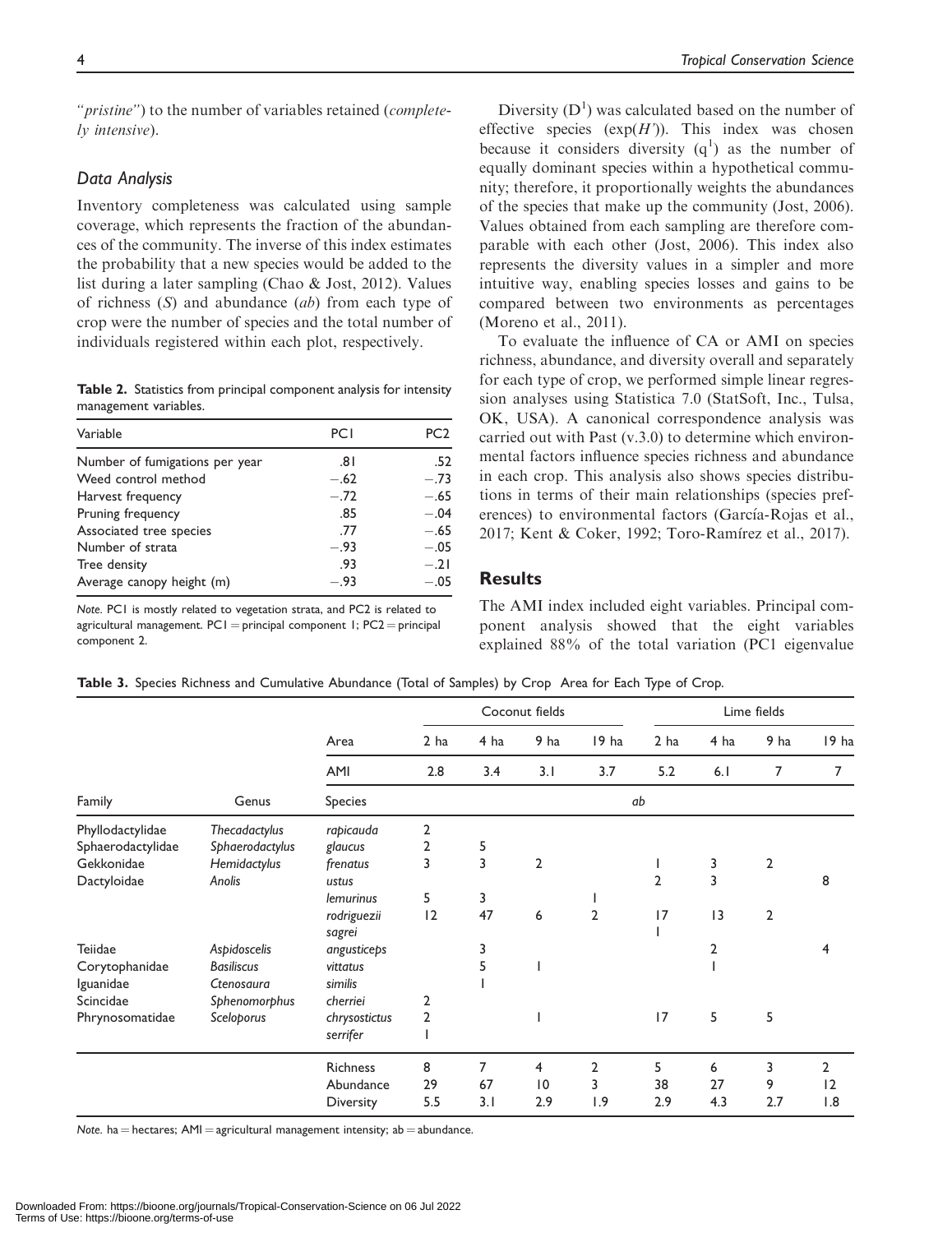0.804, 68.9% variance, PC2 eigenvalue 0.230, 19.8% variance). The first component was positively related to the number of fumigations per year, pruning frequency, associated tree species, and tree density and negatively related to harvest frequency, number of strata, and average canopy cover. The second component was negatively related to the weed control variable (Table 2).

Inventory completeness was greater than 91% (between 91% and 99% in coconut and between 99% and 100% in lime). Thus, the average probability of adding new species in future samples was 0.05 (5%) for the coconut and 0.005 (0.5%) for the lime fields. In the coconut fields, we registered 11 species and 108

individuals, while in the lime fields, 7 species and 86 individuals were registered (Table 3).

In general, lizard species diversity  $(D<sup>1</sup>)$  was higher in smaller fields and lowest AMI, while the lowest  $D<sup>1</sup>$  was observed in fields with the largest areas and highest AMI. In the coconut fields, the highest  $D<sup>1</sup>$  was found in fields with the smallest areas and lowest AMI; while in the lime fields, the greatest  $D<sup>1</sup>$  was observed in the 4-ha fields (Table 3).

When evaluating both crops pooled, we observed a negative relationship between CA and species richness (S), and diversity (D<sup>1</sup>; Wilk's lambda = 0.49,  $F = 5.05$ ,  $p = 0.01$ ; Figure 2) but not between AMI and S, ab,



Figure 2. Regression Analyses. First column corresponds to regression analyses between crop field area and lizard species richness, abundance and diversity and second column to regression analyses between AMI and lizard species richness and diversity. Lines represent the fitted linear regressions.  $AMI =$  agricultural management intensity.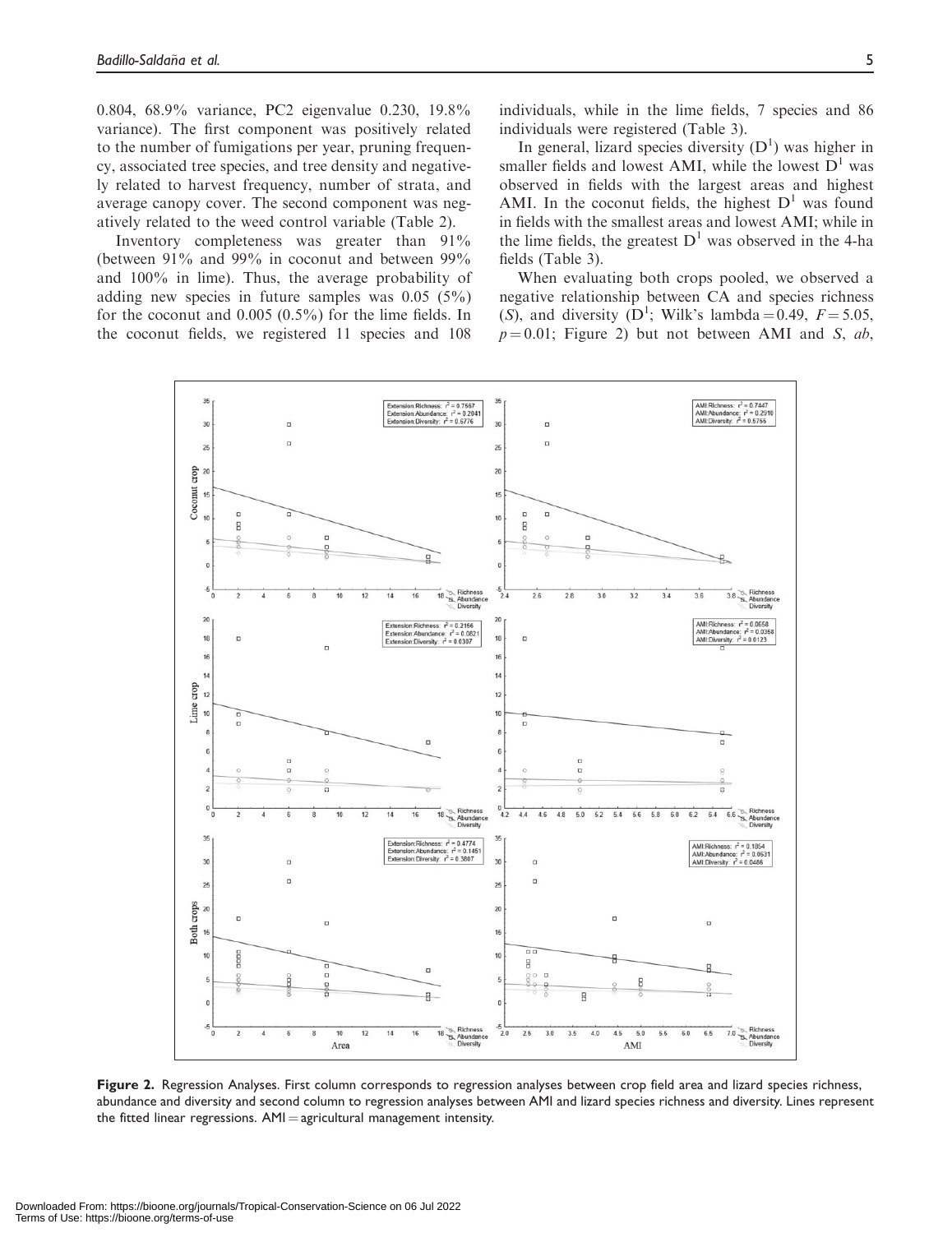and  $D^1$  (Wilk's lambda = 0.61,  $F = 3.15$ ,  $p = 0.6$ ; Figure 2). On the other hand, when the crops were evaluated separately, both CA and AMI were negatively related to S, ab, and  $D^1$  in the coconut fields (Wilk's lambda = 0.2,

 $F = 7.5$ ,  $p = .01$  and Wilk's lambda = 0.24,  $F = 6.1$ ,  $p = 0.02$ , respectively). However, in lime fields, neither CA nor AMI was significantly related to S, ab, or  $D<sup>1</sup>$ (Wilk's lambda = 0.6,  $F = 1.0$ ,  $p = 0.45$  and Wilk's lambda = 0.72,  $F = 0.63$ ,  $p = 0.6$ , respectively; Figure 2). AMI was positively related to CA in both types of crops (coconuts,  $R^2 = 0.74489$ ,  $p = 0.01$ ; lime,  $R^2 = 0.8874$ ,  $p = 0.0006$ ).

The canonical correspondence analysis showed that Anolis sagrei, Sceloporus chrisostictus, and Hemidactylus frenatus have preferences for high AMI environments (i.e., highly disturbed sites), while Anolis ustus and Aspidoscelis angusticeps prefer large fields. The remaining species are susceptible to an increase in field area and AMI (Figure 3).

#### **Discussion**

In general, when assessing both crops in the same analysis, only increase in CA is related to reduction of lizard richness and diversity. When analyzing crops separately, both CA and AMI reduced richness and diversity in semitraditional crops (coconut crops), but neither had an effect in intensively managed crops (lime crops). On the other hand, lizard abundance did not show any significant relationship with either AMI or CA, both when analyzing the crops as a group and separately (Figure 3).

The size of cultivated areas can exert a selective pressure over species that are not tolerant to the new microenvironmental conditions produced by croplands (Berriozabal-Islas et al., 2017); therefore, CA can act as an ecological filter that shapes community structure (Gonthier et al., 2014; Tscharntke et al., 2012). On the other hand, when each crop type was analyzed separately, lizard species richness and diversity decreased only inside the semitraditional CAs but not in the intensively managed crops, probably because thermal conditions within intensively managed crop fields tend to resemble those of more open sites, even if the area is small. Therefore, the composition of the lizard assemblages observed across all CAs of the intensively managed crop in this study is mainly dominated by species highly tolerant of high temperatures or open sites, such as A. ustus, S. chrysostictus, and A. angusticeps (Hertz et al., 2013; Lee, 2000). On the other hand, increase in semitraditional CAs can modify internal thermal conditions of crops of similar those of pristine forests to thermal conditions more similar to open sites (without plant cover), which can exclude species with low thermal tolerance, as is the case of Leamanctus serratus (Lee, 2000).

The opening of small areas within native forests can provide new ecological conditions (e.g., thermoregulation, microhabitats, reduction of competition) that favor an increase in the density of some species (Gonthier et al., 2014; Palacios et al., 2013; Tscharntke et al., 2012). In this study, greater abundance of A. rodriguezii was observed within 4-ha semitraditional crop fields, compared with 2-ha fields. This increase in A. rodriguezii density can modify the overall null relationship found between lizard abundance and AMI and CA, as individuals of this particular species have a high representation within these CAs. Similar patterns have been observed in other studies, where lizard abundance is greater within moderately disturbed sites than pristine



Figure 3. Canonical Correspondence Analysis. A = Thecadactylus rapicauda, B = Sphaerodactylus glaucus, C = Hemidactylus frenatus,  $D =$  Anolis ustus, E  $=$  Anolis lemurinus, F  $=$  Anolis rodriguezii, G  $=$  Anolis sagrei, H  $=$  Aspidoscelis angusticeps, I  $=$  Basiliscus vittatus, J  $=$  Ctenosaura similis, K = Sphenomorphus cherriei, L = Sceloporus chrysostictus, M = Sceloporus serrifer; NFPY = number of fumigations per year; WCM = weed control method; HF = harvest frequency; PF = pruning frequency; ATS = associated tree species; NS = number of strata;  $TD =$  tree density; ACH = average canopy height;  $CC =$  canopy cover;  $CA =$  crop area;  $CC =$  coconut crop;  $LC =$  lime crop;  $EV = Eigenvalue$ ;  $CV = Cumulative variation$ .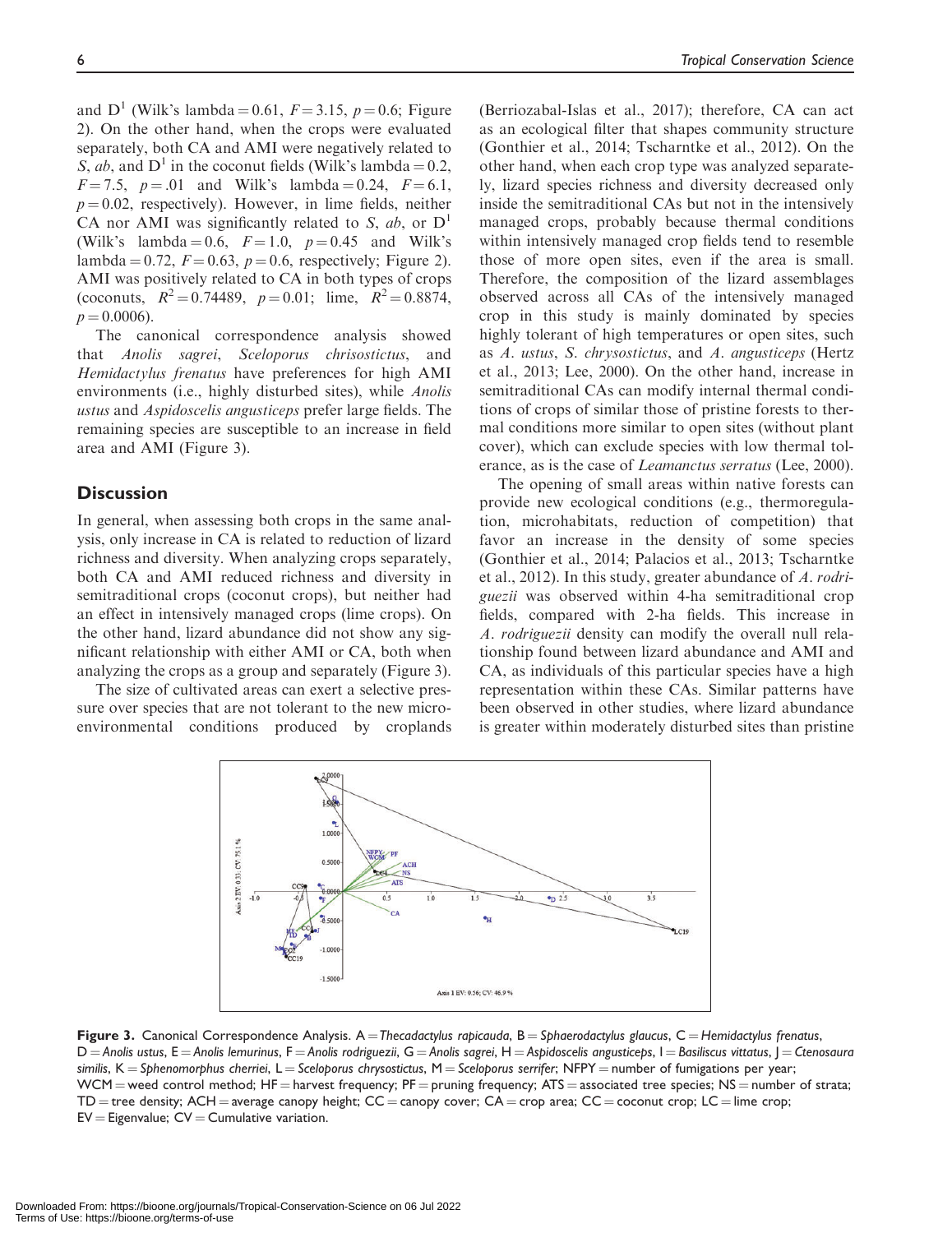or less disturbed sites, possibly due to the intrinsic ecological characteristics of the group (Berriozabal-Islas et al., 2017; Smart et al., 2005). On the other hand, within intensively managed crop fields, the observed low correlation between abundance and AMI and CA may be due to the fact that the available resources can be exploited efficiently by the few species that make up the lizard assemblage, which increases the abundance of species that are maintained in the sites (Tscharntke et al., 2012), or the scarcity of predators or competitors (Smart et al., 2005), which was not evaluated in this study.

The positive relationship between CA and AMI observed in our study is mainly due to large agricultural areas requiring more agricultural inputs such as insecticides, fertilizers, and herbicides; to avoid losses from insect pests; to increase crop production; and to reduce nutrient competition from other plants (Sanz, 2007). This increase in AMI can affect the quality and quantity of food and microhabitats available for lizard species (Macip-Ríos & Muñoz-Alonso, 2008; Wanger et al., 2010). Therefore, AMI could likely be indirectly affecting the richness, abundance, and diversity of lizard species, even though in general we do not find significant relationships. However, we did not measure the quantity or quality of food or micro habitats directly, so it is still necessary to conduct studies that evaluate whether food availability within crop fields is a determining factor in the composition of lizard communities within agricultural systems.

## Conclusion

Our results showed that lizard species richness and diversity are more affected by field size than by AMI in spite of the two being intimately related. However, larger field size and greater AMI in a semitraditional farm directly reduced the richness and diversity of lizards, while intensive farming did not show a negative relationship.

## Implications for Conservation

The results of this study suggest that relatively small CAs (between 4 and 9 ha), with high structural complexity, high density of other plant species, a canopy coverage throughout the year, and reduced fumigation and pruning, can reduce the impact of agroecosystems on lizard communities. Therefore, conditions that are similar to those present in traditional polycultures or semitraditional farming increase habitat structure, which in turn reduce changes on microenvironmental conditions and allow the establishment of both native and alien species within crops, increasing the diversity of lizard species.

#### Acknowledgments

The authors thank D. Lara-Tufiño, R. Hernández-Austria, C. Beteta-Hernández, and W. Pérez-Uc for their help in the field, the landowners who permitted this investigation, and the Solís-Badillo family for their logistic help. The authors are also grateful for the support provided by Red Temática Conacyt Biología, Manejo y Conservación de la fauna nativa en ambientes antropizados and Conacyt for the master's degree scholarship granted to L. M. B. S. The authors also thank M. Schroeder for revision of the English grammar, the two anonymous reviewers who improved our manuscript, and finally, the editor of this journal for his very helpful comments on this manuscript.

## Declaration of Conflicting Interests

The author(s) declared no potential conflicts of interest with respect to the research, authorship, and/or publication of this article.

## Funding

The author(s) received no financial support for the research, authorship, and/or publication of this article.

## ORCID iD

Luis M. Badillo-Saldaña D [https://orcid.org/0000-0002-0049-](https://orcid.org/0000-0002-0049-8713) [8713](https://orcid.org/0000-0002-0049-8713)

## **References**

- Amador, L. (2010). Techniques for vertebrate monitoring. Escuela de Biología Facultad de Biología, Facultad de Ciencias Naturales, Universidad de Guayaquil.
- Barbaro, L., Giffard, B., Charbonnier, Y., van Halder, I., & Brockerhoff, E. G. (2014). Bird functional diversity enhances insectivory at forest edges: A transcontinental experiment. Diversity and Distribution, 20, 149–159.
- Berriozabal-Islas, C., Badillo-Saldaña, L. M., Ramírez-Bautista, A., & Moreno, C. E. (2017). Effects of habitat disturbance on lizard functional diversity in a tropical dry forest of the Pacific coast of Mexico. Tropical Conservation Science, 10, 1–11.
- Bobo, K. S., Waltert, M., Fermon, H., Njokagbor, J., & Mühlenberg, M. (2006). From forest to farmland: Butterfly diversity and habitat associations along a gradient of forest conversion in Southwestern Cameroon. Journal of Insect Conservation, 10, 29–42. [https://doi.org/10.1007/](https://doi.org/10.1007/s10841-005-8564-x) [s10841-005-8564-x](https://doi.org/10.1007/s10841-005-8564-x)
- Bonilla, L. (1992). Citrus cultivation. Manual técnico No. 10. Fundación de desarrollo agropecuario, inc.
- Chao, A., & Jost, L. (2012). Coverage-based rarefaction and extrapolation: Standardizing samples by completeness rather that size. Ecology, 93(12), 2533–2547.
- Deheuvels, O., Rousseau, G. X., Quiroga, G. S., Franco, M. D., Cerda, R., Vílchez-Mendoza, S. J., & Somarriba, E. (2014). Biodiversity is affected by changes in management intensity of coca-based agroforests. Agroforestry Systems, 88, 1081–1099.<https://doi.org/10.1007/s10457-014-9710-9>